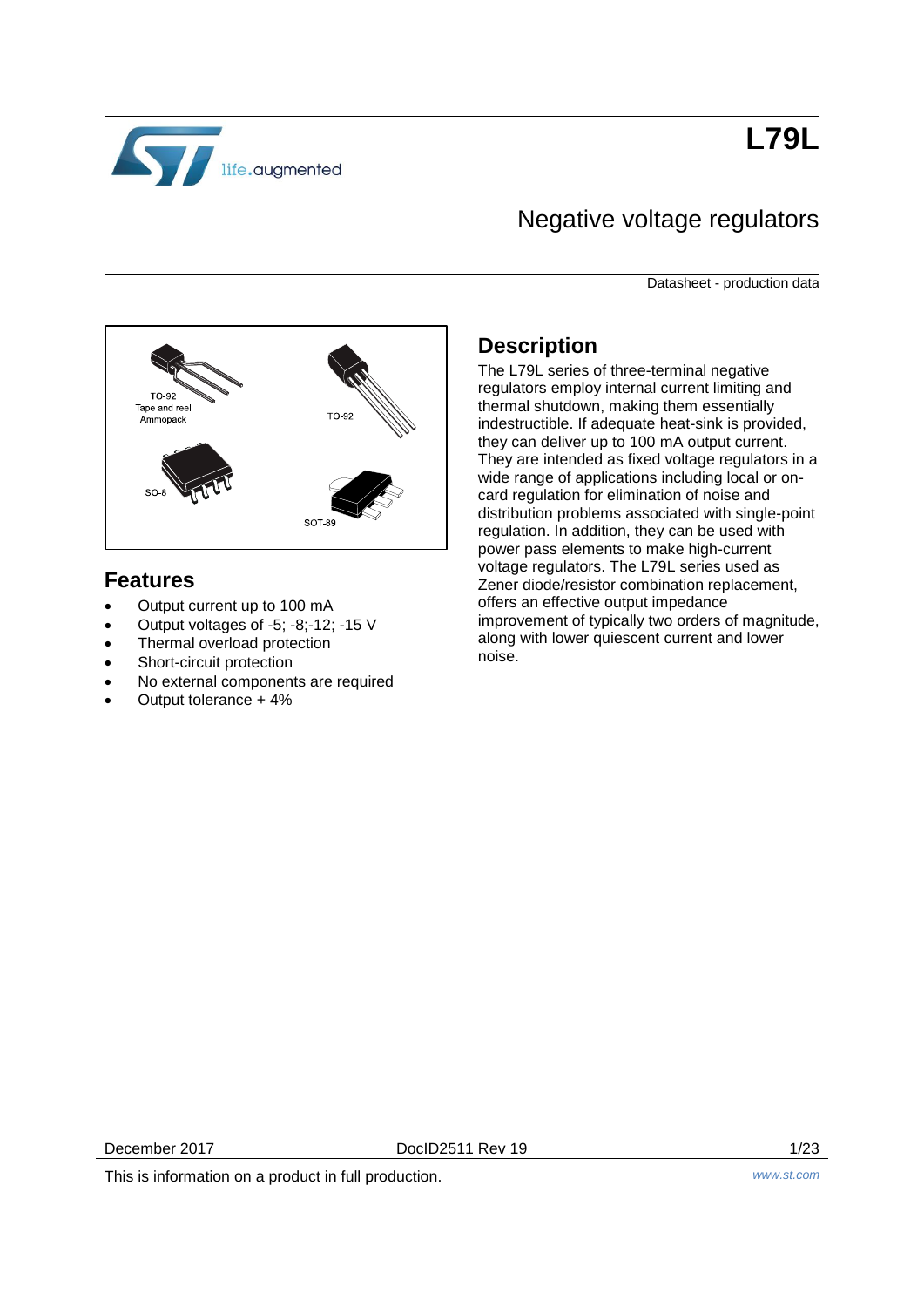## **Contents**

| $\mathbf 2$ |     |  |
|-------------|-----|--|
| 3           |     |  |
| 4           |     |  |
| 5           |     |  |
|             | 5.1 |  |
|             | 5.2 |  |
|             | 5.3 |  |
|             | 5.4 |  |
|             | 5.5 |  |
|             | 5.6 |  |
|             | 5.7 |  |
| 6           |     |  |
| 7           |     |  |

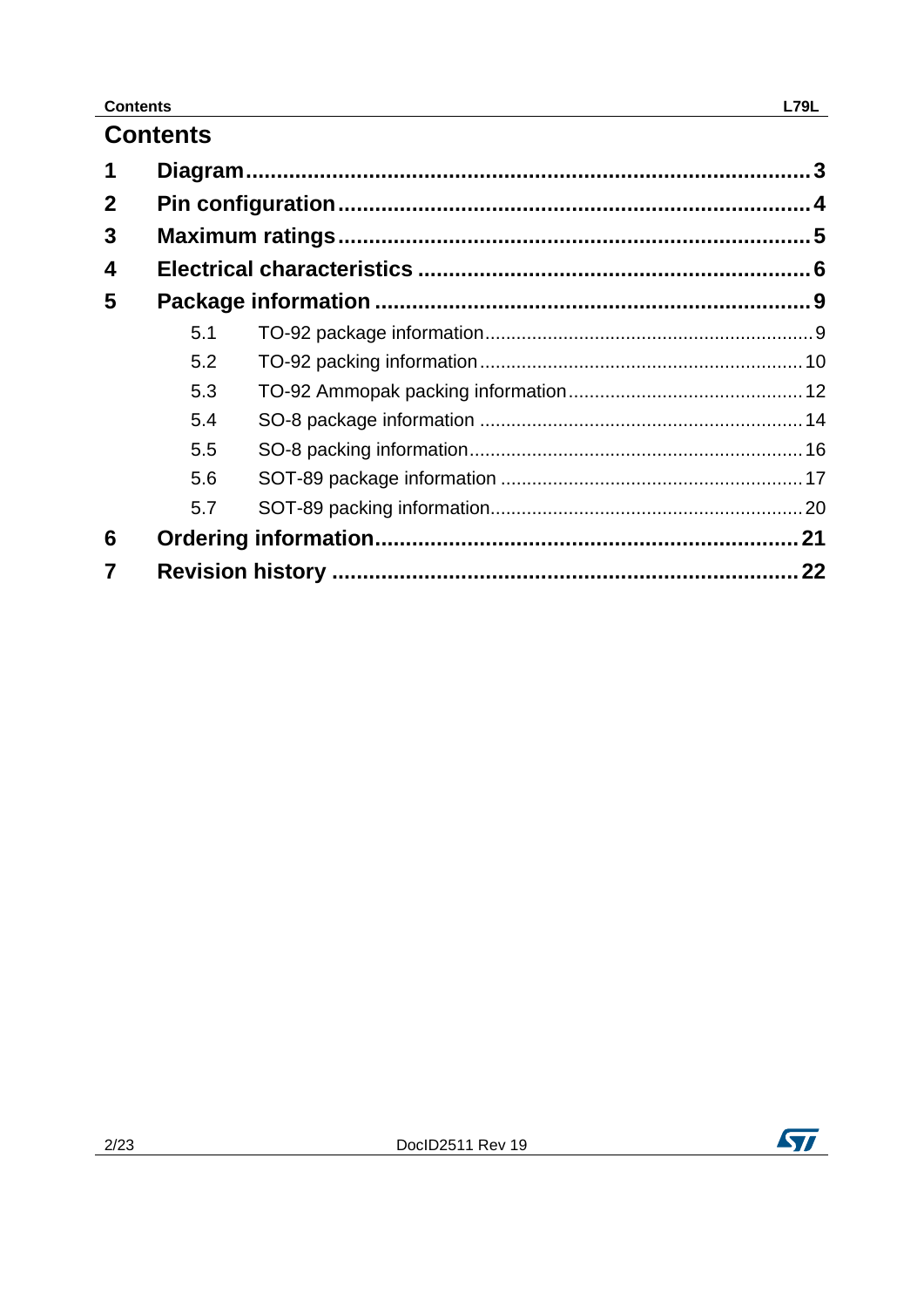# **1 Diagram**

<span id="page-2-0"></span>

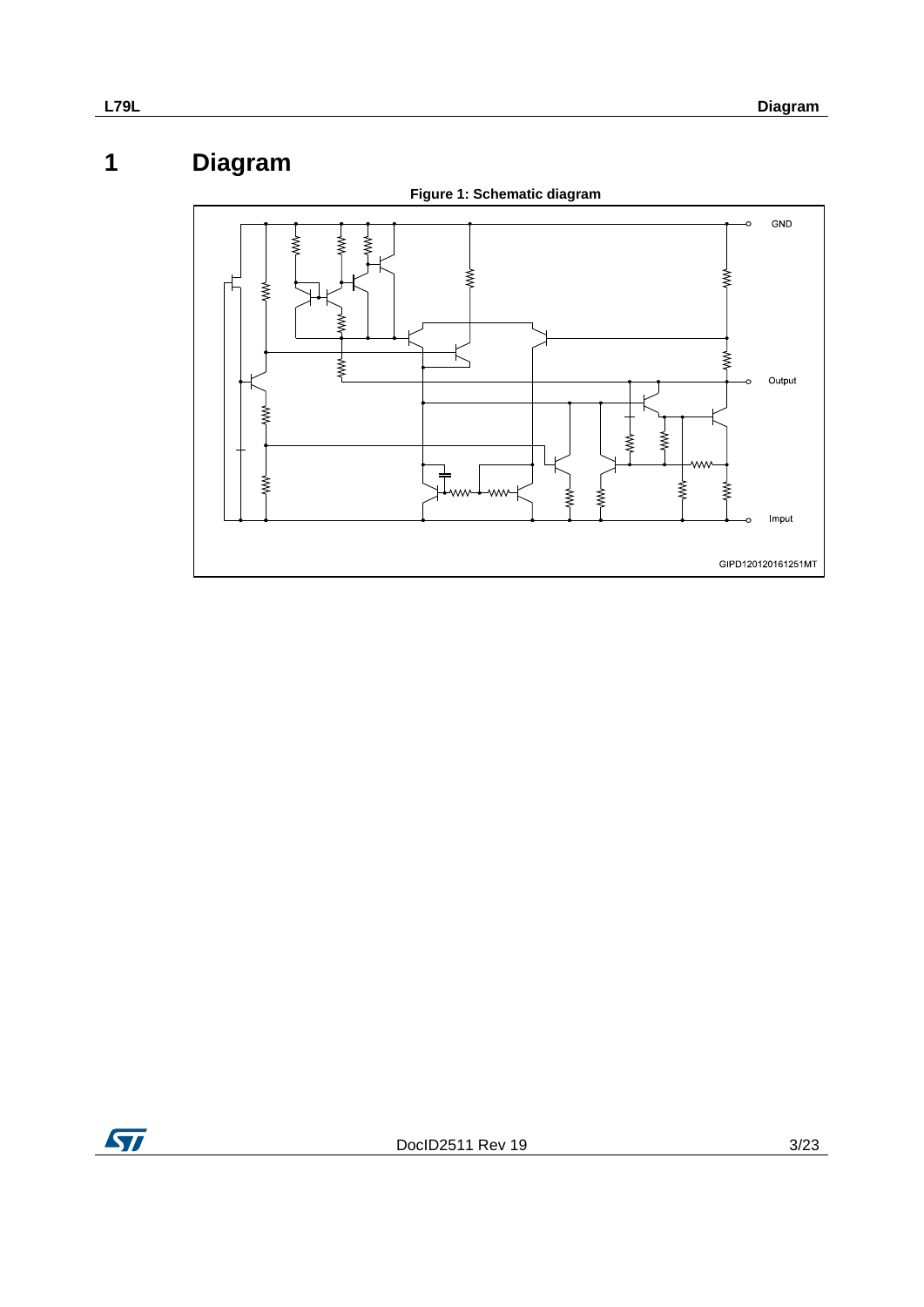# **2 Pin configuration**

#### **Figure 2: Pin connection (top view, bottom view for TO-92)**

<span id="page-3-0"></span>

**Figure 3: Test circuit**



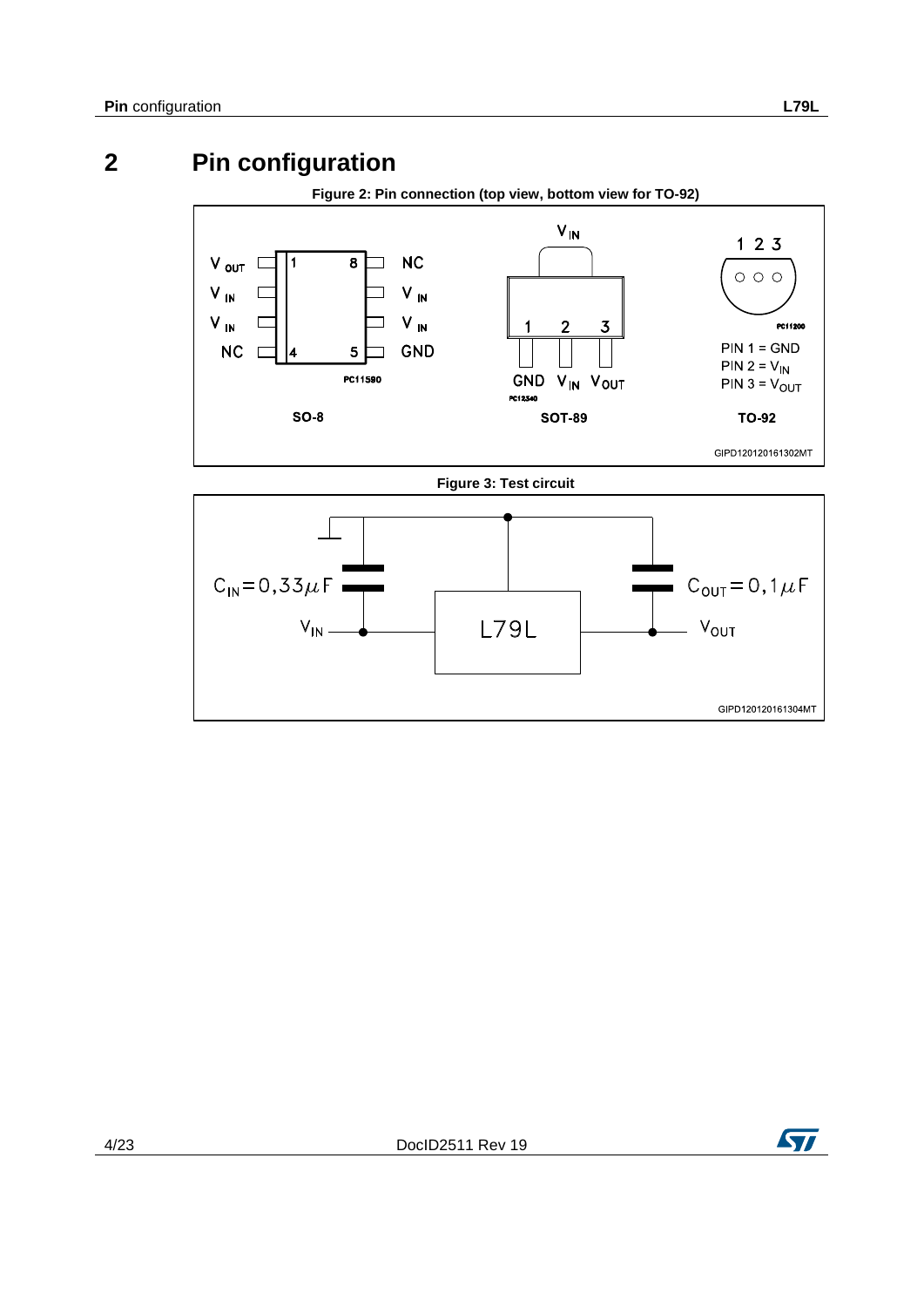## **3 Maximum ratings**

<span id="page-4-0"></span>

| <b>Symbol</b>             | <b>Parameter</b>                     | Value                |                        | <b>Unit</b> |
|---------------------------|--------------------------------------|----------------------|------------------------|-------------|
| Vı                        |                                      | $V_0 = -5$ to -9 V   | -30                    | V           |
|                           | DC input voltage                     | $V_0$ = -12 to -15 V | $-35$                  |             |
| Ιo                        | Output current                       |                      | 100                    | mA          |
| P <sub>D</sub>            | Power dissipation                    |                      | Internally limited (1) | mW          |
| $\mathsf{T}_{\text{STG}}$ | Storage temperature range            |                      | $-40$ to 150           | $^{\circ}C$ |
| T <sub>OP</sub>           |                                      | For L79LXXAC         | 0 to 125               | °C          |
|                           | Operating junction temperature range | For L79LXXAB         | $-40$ to 125           |             |

#### **Notes:**

<span id="page-4-1"></span><sup>(1)</sup> Our SO-8 package used for Voltage Regulators is modified internally to have pins 2, 3, 6 and 7 electrically communed to the die attach flag. This particular frame decreases the total thermal resistance of the package and increases its ability to dissipate power when an appropriate area of copper on the printed circuit board is available for heat-sinking. The external dimensions are the same as for the standard SO-8.

#### **Table 2: Thermal data**

| Symbol     | <b>Parameter</b>                           | $SO-8$     | <b>TO-92</b> | <b>SOT-89</b> | Unit |
|------------|--------------------------------------------|------------|--------------|---------------|------|
| $R_{thJC}$ | Thermal resistance junction-case (max.)    | 20         |              | 15            | °C/W |
| $R_{thJA}$ | Thermal resistance junction-ambient (max.) | $55^{(1)}$ | 200          | 115           | °C∕W |

#### **Notes:**

<span id="page-4-2"></span> $(1)$  Considering 6 cm<sup>2</sup> of copper Board heat-sink.

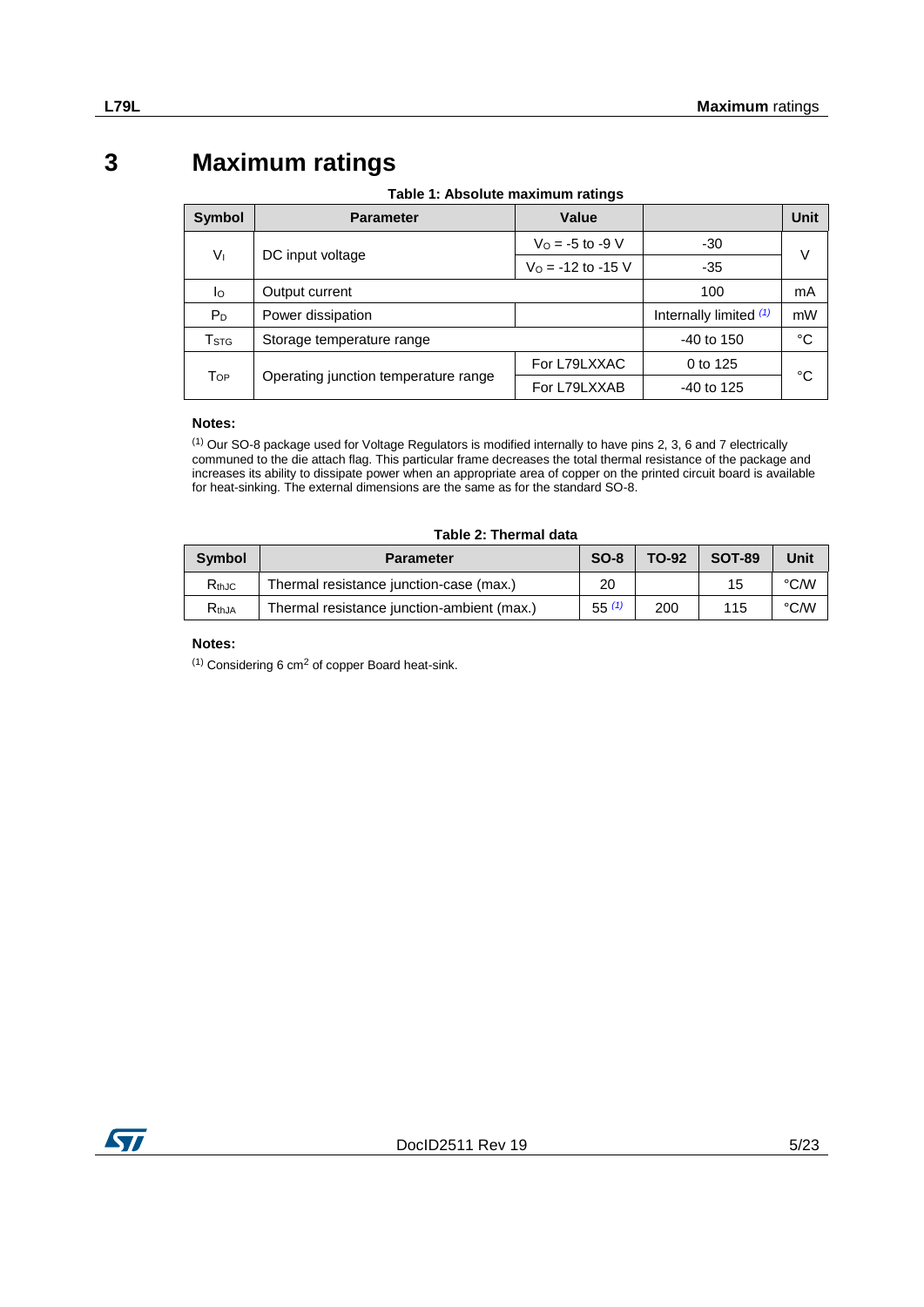## **4 Electrical characteristics**

<span id="page-5-0"></span>Refer to the test circuits,  $V_1 = -10 V$ ,  $I_0 = 40$  mA,  $C_1 = 0.33 \mu F$ ,  $C_0 = 0.1 \mu F$ ,  $T_0 = 0$ to 125 °C for L79L05AC,  $T_J = -40$  to 125 °C for L79L05AB, unless otherwise specified.

| Symbol          | <b>Parameter</b>            | <b>Test conditions</b>                                            | Min.                             | Typ. | Max.   | <b>Unit</b> |
|-----------------|-----------------------------|-------------------------------------------------------------------|----------------------------------|------|--------|-------------|
| Vo              | Output voltage              | $T_J = 25 °C$                                                     | $-4.8$                           | -5   | $-5.2$ | V           |
|                 |                             | $IO = 1$ to 40 mA, $VI = -7$ to -20 V                             | $\overline{\phantom{a}}$<br>4.75 |      | 5.25   | $\vee$      |
| Vo              | Output voltage              | $I_0 = 1$ to 70 mA, $V_1 = -10$ V                                 | 4.75                             |      | 5.25   |             |
|                 |                             | $V_1 = -7$ to $-20$ V, $T_1 = 25$ °C                              |                                  |      | 150    |             |
| ΔV <sub>0</sub> | Line regulation             | $V_1 = -8$ to $-20$ V, $T_J = 25$ °C                              |                                  |      | 100    | mV          |
|                 | Load regulation             | $I_0 = 1$ to 100 mA, $T_J = 25$ °C                                |                                  |      | 60     |             |
| ΔV <sub>o</sub> |                             | $I_0 = 1$ to 40 mA, $T_J = 25$ °C                                 |                                  |      | 30     | mV          |
| $\mathsf{Id}$   | Quiescent current           | $T_J = 25 °C$                                                     |                                  |      | 6      | mA          |
|                 |                             | $T_J = 125 °C$                                                    |                                  |      | 5.5    | mA          |
| $\Delta$ ld     | Quiescent current<br>change | $IO = 1$ to 40 mA                                                 |                                  |      | 0.1    |             |
|                 |                             | $V_1 = -8$ to $-20$ V                                             |                                  |      | 1.5    | mA          |
| еN              | Output noise voltage        | B = 10 Hz to 100 kHz, $T_J = 25 °C$                               |                                  | 40   |        | μV          |
| <b>SVR</b>      | Supply voltage<br>rejection | $V_1 = -8$ to $-18$ V, f = 120 Hz $I_0 = 40$<br>mA, $T_J = 25 °C$ | 41                               | 49   |        | dB          |
| $V_d$           | Dropout voltage             |                                                                   |                                  | 1.7  |        | V           |

**Table 3: Electrical characteristics of L79L05AC and L79L05AB**

Refer to the test circuits, V<sub>I</sub> = - 14 V, I<sub>O</sub> = 40 mA, C<sub>I</sub> = 0.33 µF, C<sub>O</sub> = 0.1 µF, T<sub>J</sub> = 0 to 125 °C for L79L08AC T<sup>J</sup> = -40 to 125 °C for L79L08AB, unless otherwise specified.

| <b>Symbol</b>   | <b>Parameter</b>        | <b>Test conditions</b>                         | Min.   | Typ. | Max.   | <b>Unit</b> |
|-----------------|-------------------------|------------------------------------------------|--------|------|--------|-------------|
| Vo              | Output voltage          | $T_{d} = 25 °C$                                | 7.68   | -8   | 8.32   | $\vee$      |
|                 |                         | $I_0 = 1$ to 40 mA, $V_1 = -10.5$ to -23 V     | $-7.6$ |      | -8.4   | $\vee$      |
| Vo              | Output voltage          | $IO = 1$ to 70 mA, $VI = -14$ V                | $-7.6$ |      | $-8.4$ |             |
|                 | Line regulation         | $V_1 = -10.5$ to -23 V, T <sub>J</sub> = 25 °C |        |      | 175    |             |
| ΔV <sub>o</sub> |                         | $V_1 = -11$ to -23 V, T <sub>J</sub> = 25 °C   |        |      | 125    | mV          |
|                 | Load regulation         | $I_0 = 1$ to 100 mA, $T_J = 25$ °C             |        |      | 80     | mV          |
| ΔV <sub>0</sub> |                         | $I_0 = 1$ to 40 mA, $T_J = 25$ °C              |        |      | 40     |             |
|                 |                         | $T_J = 25 °C$                                  |        |      | 6      | mA          |
| $\mathsf{Id}$   | Quiescent current       | $T_{d}$ = 125 °C                               |        |      | 5.5    | mA          |
|                 | Quiescent current       | $I_0 = 1$ to 40 mA                             |        |      | 0.1    |             |
| $\Delta I_d$    | change                  | $V_1 = -11$ to $-23$ V                         |        |      | 1.5    | mA          |
| eN              | Output noise<br>voltage | $B = 10$ Hz to 100 kHz, $T_J = 25$ °C          |        | 60   |        | μV          |

**Table 4: Electrical characteristics of L79L08AC and L79L08AB**

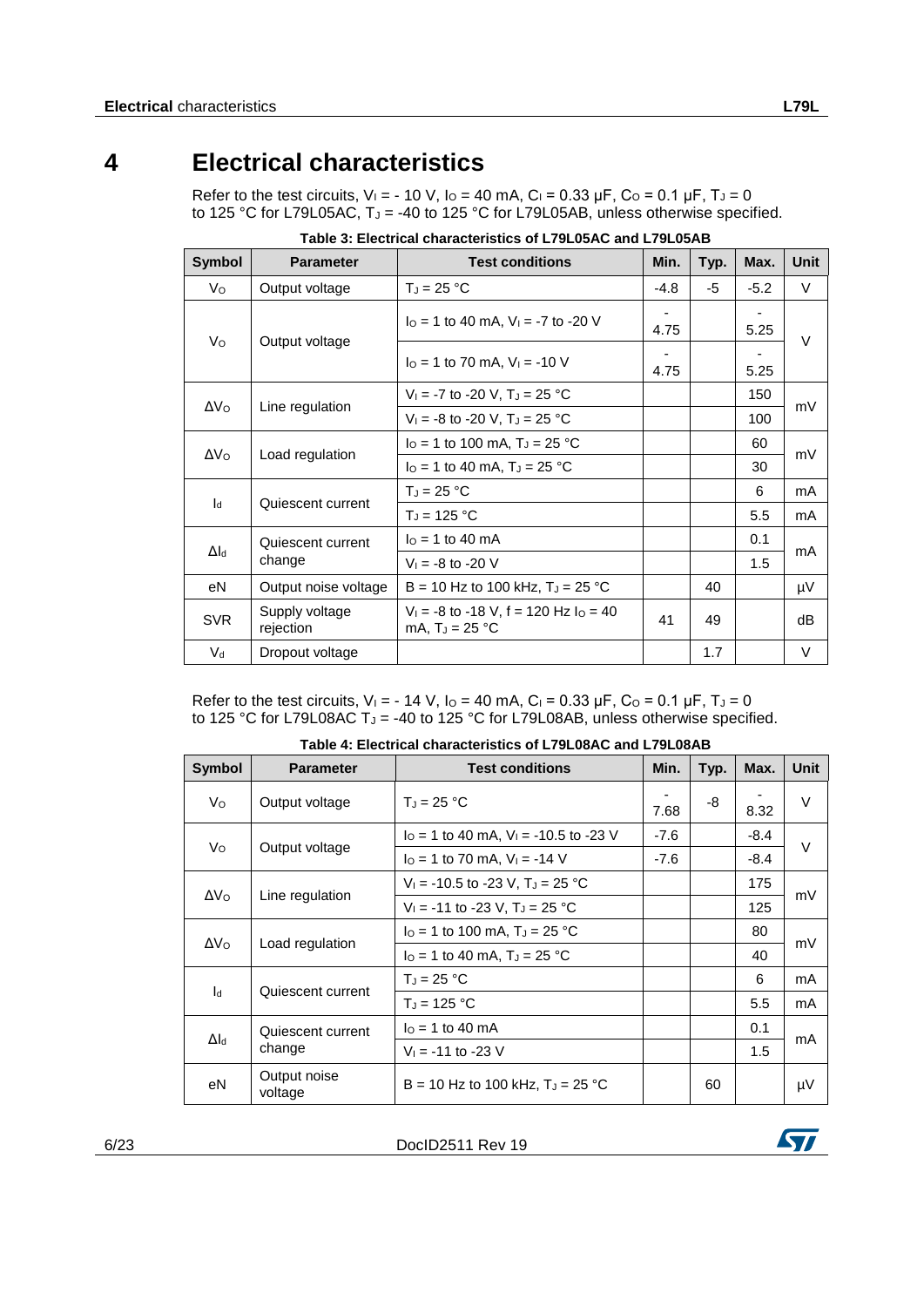**L79L Electrical** characteristics

| Symbol     | <b>Parameter</b>            | <b>Test conditions</b>                                           | Min. | Typ. | Max. | Unit |
|------------|-----------------------------|------------------------------------------------------------------|------|------|------|------|
| <b>SVR</b> | Supply voltage<br>rejection | $V_1 = -12$ to $-23$ V, f = 120 Hz, lo = 40<br>mA. $T_J = 25 °C$ | 37   | 45   |      | dB   |
| V۹         | Dropout voltage             |                                                                  |      | 1.7  |      |      |

Refer to the test circuits,  $V_1 = -19$  V,  $I_0 = 40$  mA,  $C_1 = 0.33$   $\mu$ F,  $C_0 = 0.1$   $\mu$ F,  $T_0 = 0$  to 125 °C for L79L12AC,  $T_J = -40$  to 125 °C for L79L12AB, unless otherwise specified.

| <b>Symbol</b>      | <b>Parameter</b>            | <b>Test conditions</b>                                         | Min.    | Typ.  | Max.    | <b>Unit</b> |
|--------------------|-----------------------------|----------------------------------------------------------------|---------|-------|---------|-------------|
| Vo                 | Output voltage              | $T_J = 25^{\circ}C$                                            | $-11.5$ | $-12$ | $-12.5$ | V           |
| Vo                 | Output voltage              | $IO = 1$ to 40 mA, $VI = -14.5$<br>to $-27$ V                  | $-11.4$ |       | $-12.6$ | $\vee$      |
|                    |                             | $I_0 = 1$ to 70 mA, $V_1 = -19$ V                              | $-11.4$ |       | $-12.6$ |             |
|                    |                             | $V_1 = -14.5$ to -27 V, T <sub>J</sub> = 25 °C                 |         |       | 250     | mV          |
| $\Delta V_O$       | Line regulation             | $V_1 = -16$ to -27 V, T <sub>J</sub> = 25 °C                   |         |       | 200     |             |
|                    | Load regulation             | $IO = 1$ to 100 mA, T <sub>J</sub> = 25 °C                     |         |       | 100     | mV          |
| $\Delta V_{\rm O}$ |                             | $I_0 = 1$ to 40 mA, $T_J = 25$ °C                              |         |       | 50      |             |
|                    |                             | $T_J = 25 °C$                                                  |         |       | 6.5     | mA          |
| $\mathsf{I}_{d}$   | Quiescent current           | $T_J = 125 °C$                                                 |         |       | 6       | mA          |
|                    | Quiescent current           | $I0 = 1$ to 40 mA                                              |         |       | 0.1     |             |
| $\Delta I_d$       | change                      | $V_1 = -16$ to $-27$ V                                         |         |       | 1.5     | mA          |
| eN                 | Output noise<br>voltage     | $B = 10$ Hz to 100 kHz,<br>$T_J = 25 °C$                       |         | 80    |         | μV          |
| <b>SVR</b>         | Supply voltage<br>rejection | $V_1$ = -15 to -25 V, f = 120 Hz<br>$IO = 40$ mA, $TJ = 25$ °C | 37      | 42    |         | dB          |
| $V_d$              | Dropout voltage             |                                                                |         | 1.7   |         | V           |

**Table 5: Electrical characteristics of L79L12AC and L79L12AB**

Refer to the test circuits,  $V_1 = -23 V$ ,  $I_0 = 40$  mA,  $C_1 = 0.33 \mu F$ ,  $C_0 = 0.1 \mu F$ ,  $T_0 = 0$ to 125 °C for L79L15AC,  $T_J = -40$  to 125 °C for L79L15AB, unless otherwise specified.

| Table 6: Electrical characteristics of L79L15AC and L79L15AB |  |  |  |
|--------------------------------------------------------------|--|--|--|
|--------------------------------------------------------------|--|--|--|

| <b>Symbol</b>      | <b>Parameter</b>  | <b>Test conditions</b>                         | Min.     | Typ.  | Max.     | <b>Unit</b> |  |
|--------------------|-------------------|------------------------------------------------|----------|-------|----------|-------------|--|
| Vo                 | Output voltage    | $T_J = 25^{\circ}C$                            | $-14.4$  | $-15$ | $-15.6$  | V           |  |
| Vo                 | Output voltage    | $IO = 1$ to 40 mA, $VI = -17.5$<br>to $-30$ V  | $-14.25$ |       | $-15.75$ | $\vee$      |  |
|                    |                   | $I_0 = 1$ to 70 mA, $V_1 = -23$ V              | $-14.25$ |       | $-15.75$ |             |  |
| ΔV <sub>Ω</sub>    | Line regulation   | $V_1 = -17.5$ to -30 V, T <sub>J</sub> = 25 °C |          |       | 300      |             |  |
|                    |                   | $V_1 = -20$ to $-30$ V, $T_J = 25$ °C          |          |       | 250      | mV          |  |
|                    |                   | $IO = 1$ to 100 mA, $TJ = 25$ °C               |          |       | 150      |             |  |
| ΔVο                | Load regulation   | $I_0 = 1$ to 40 mA, $T_J = 25$ °C              |          |       | 75       | mV          |  |
|                    |                   | $T_{d} = 25 °C$                                |          |       | 6.5      | mA          |  |
| ۱ч                 | Quiescent current | $T_{d}$ = 125 °C                               |          |       | 6        | mA          |  |
|                    | Quiescent current | $I0 = 1$ to 40 mA                              |          |       | 0.1      |             |  |
| $\Delta I_{\rm d}$ | change            | $V_1 = -20$ to $-30$ V                         |          |       | 1.5      | mA          |  |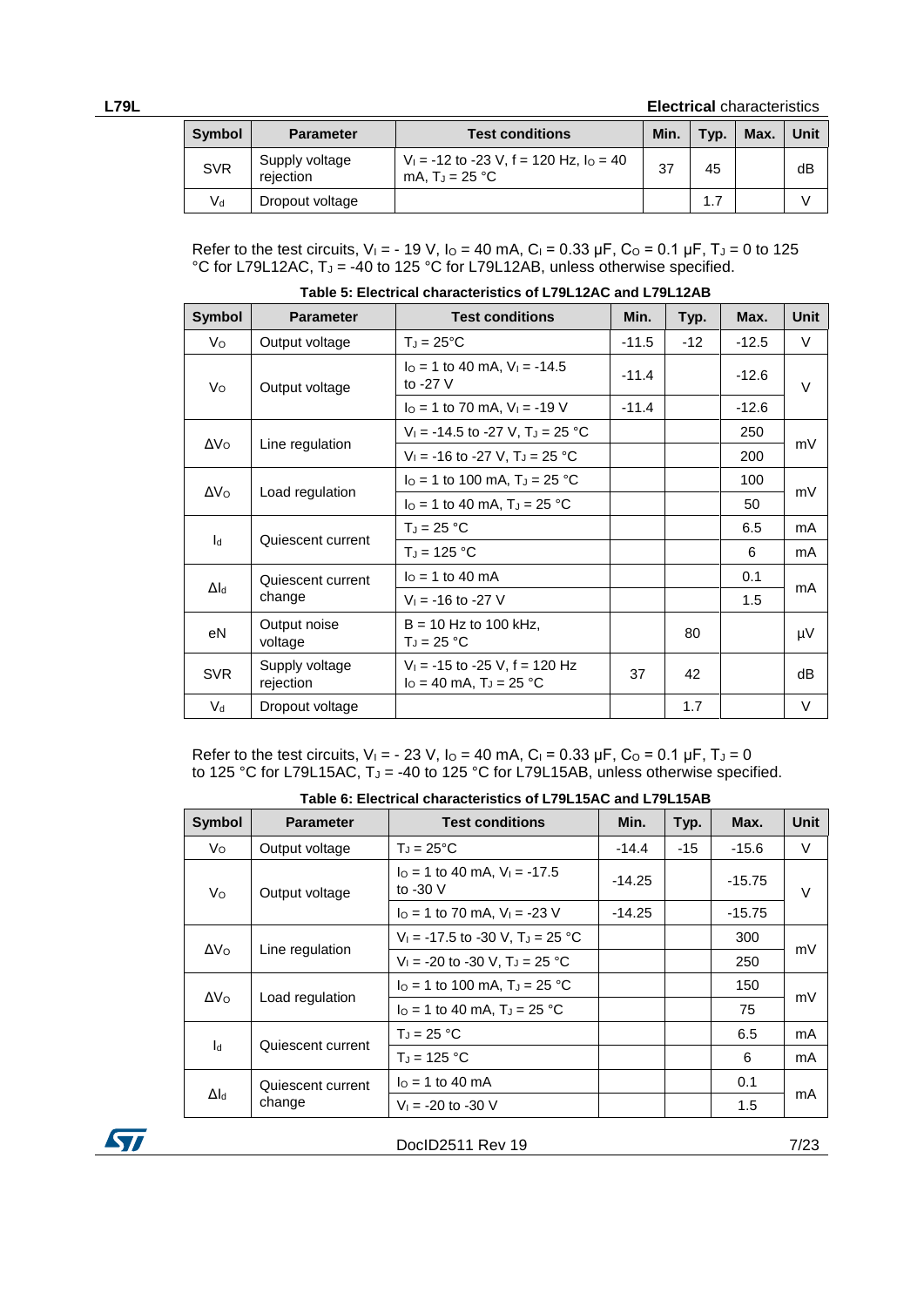| <b>Electrical</b> characteristics<br><b>L79L</b> |                             |                                                                              |      |      |      |      |
|--------------------------------------------------|-----------------------------|------------------------------------------------------------------------------|------|------|------|------|
| <b>Symbol</b>                                    | <b>Parameter</b>            | <b>Test conditions</b>                                                       | Min. | Typ. | Max. | Unit |
| eN                                               | Output noise<br>voltage     | $B = 10$ Hz to 100 kHz,<br>$T_J = 25 °C$                                     |      | 90   |      | μV   |
| <b>SVR</b>                                       | Supply voltage<br>rejection | $V_1 = -18.5$ to $-28.5$ . V,<br>$f = 120$ Hz $IO = 40$ mA,<br>$T_J = 25 °C$ | 34   | 39   |      | dB   |
| $V_{d}$                                          | Dropout voltage             |                                                                              |      | 1.7  |      |      |

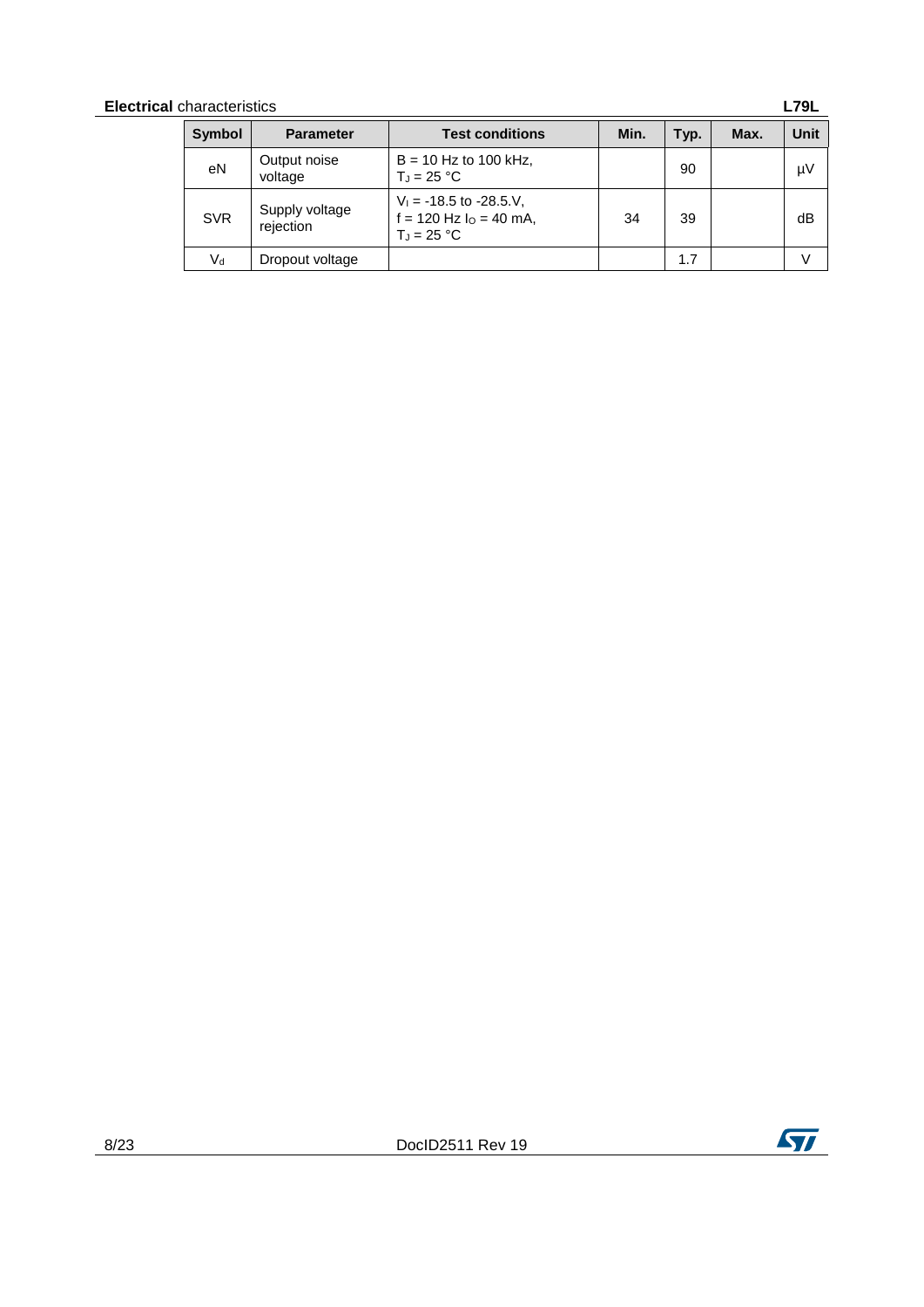## **5 Package information**

<span id="page-8-0"></span>In order to meet environmental requirements, ST offers these devices in different grades of ECOPACK® packages, depending on their level of environmental compliance. ECOPACK® specifications, grade definitions and product status are available at: *www.st.com*. ECOPACK® is an ST trademark.

## **5.1 TO-92 package information**

<span id="page-8-1"></span>

|  | Table 7: TO-92 mechanical data |  |
|--|--------------------------------|--|
|  |                                |  |

| Dim.           | mm    |             |       |  |
|----------------|-------|-------------|-------|--|
|                | Min.  | Typ.        | Max.  |  |
| A              | 4.32  |             | 4.95  |  |
| b              | 0.36  |             | 0.51  |  |
| D              | 4.45  |             | 4.95  |  |
| E              | 3.30  |             | 3.94  |  |
| e              | 2.41  |             | 2.67  |  |
| e1             | 1.14  |             | 1.40  |  |
|                | 12.70 |             | 15.49 |  |
| ${\sf R}$      | 2.16  |             | 2.41  |  |
| S <sub>1</sub> | 0.92  |             | 1.52  |  |
| W              | 0.41  |             | 0.56  |  |
| V              |       | $5^{\circ}$ |       |  |

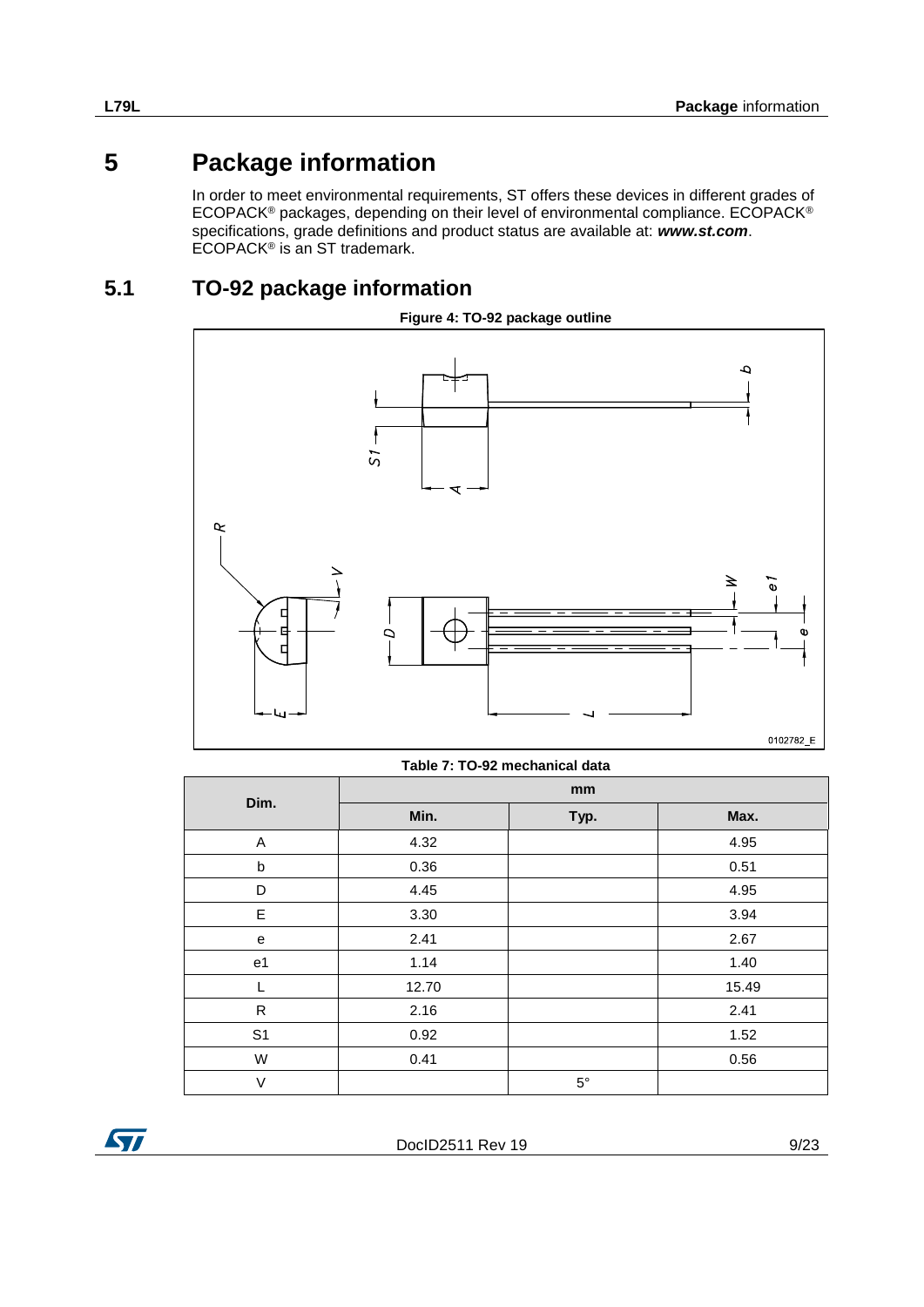<span id="page-9-0"></span>

# **5.2 TO-92 packing information**

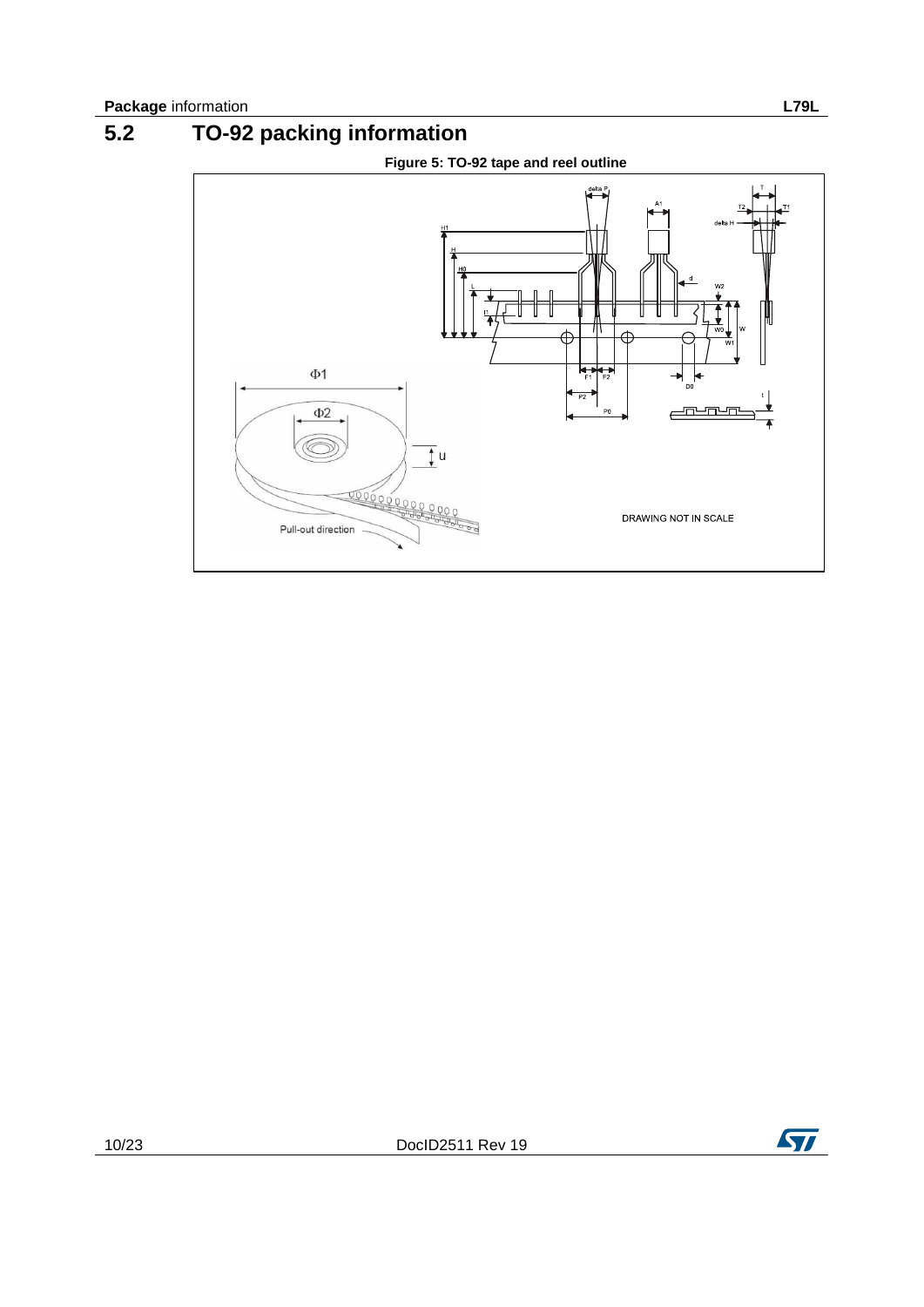**L79L Package** information

| Table 8: TO-92 tape and reel mechanical data |         |              |                |  |
|----------------------------------------------|---------|--------------|----------------|--|
| Dim.                                         |         | mm           |                |  |
|                                              | Min.    | Typ.         | Max.           |  |
| A1                                           |         |              | 4.80           |  |
| $\top$                                       |         |              | 3.80           |  |
| T1                                           |         |              | 1.60           |  |
| T <sub>2</sub>                               |         |              | 2.30           |  |
| ${\sf d}$                                    | 0.45    | 0.47         | 0.48           |  |
| P <sub>0</sub>                               | 12.50   | 12.70        | 12.90          |  |
| P <sub>2</sub>                               | 5.65    | 6.35         | 7.05           |  |
| F1, F2                                       | 2.40    | 2.50         | 2.94           |  |
| F <sub>3</sub>                               | 4.98    | 5.08         | 5.48           |  |
| delta H                                      | $-2.00$ |              | 2.00           |  |
| W                                            | 17.50   | 18.00        | 19.00          |  |
| W0                                           | 5.5     | 6.00         | 6.5            |  |
| W <sub>1</sub>                               | 8.50    | 9.00         | 9.25           |  |
| W <sub>2</sub>                               |         |              | 0.50           |  |
| $\boldsymbol{\mathsf{H}}$                    |         | 18.50        | 21             |  |
| H <sub>3</sub>                               | 0.5     | $\mathbf{1}$ | $\overline{2}$ |  |
| H <sub>0</sub>                               | 15.50   | 16.00        | 18.8           |  |
| H1                                           |         | 25.0         | 27.0           |  |
| D <sub>0</sub>                               | 3.80    | 4.00         | 4.20           |  |
| $\mathbf t$                                  |         |              | 0.90           |  |
| L                                            |         |              | 11.00          |  |
| $\vert$ 1                                    | 3.00    |              |                |  |
| delta P                                      | $-1.00$ |              | 1.00           |  |
| Ø1                                           | 352     | 355          | 358            |  |
| Ø2                                           | 28      | 30           | 32             |  |
| $\sf u$                                      | 44      | 47           | 50             |  |

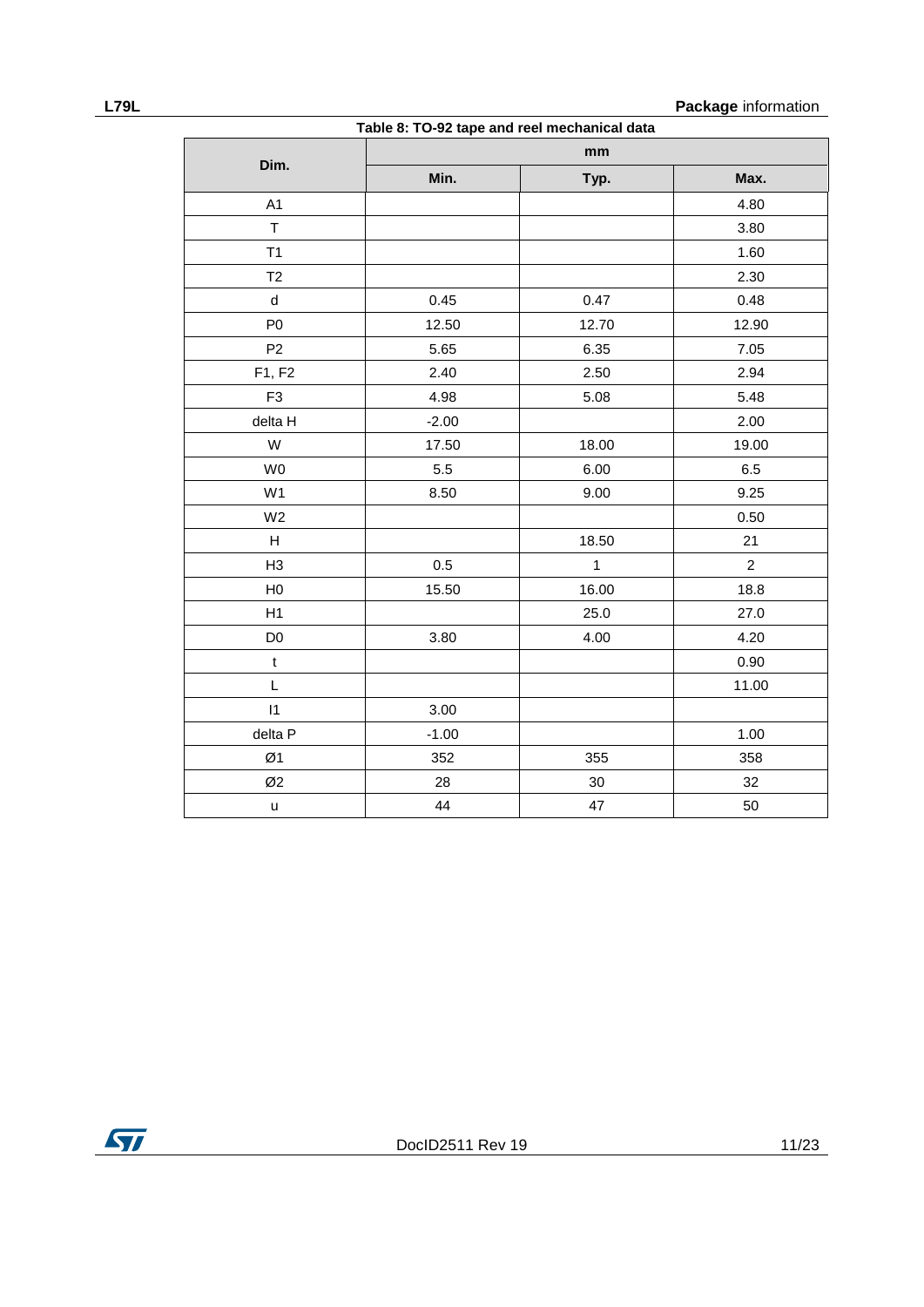<span id="page-11-0"></span>

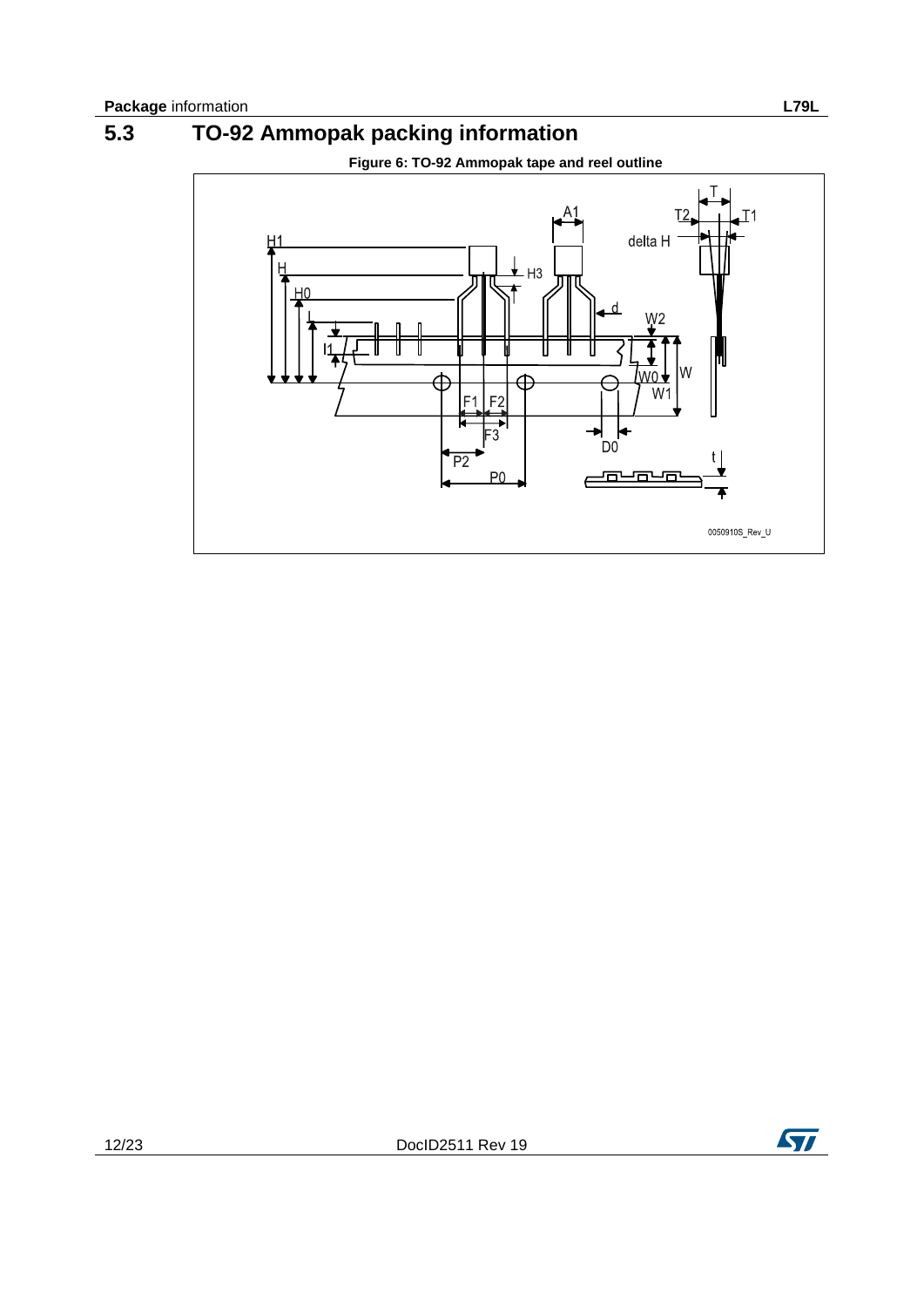**L79L Package** information

|                |                                                      |              | <b>Package</b> information |  |
|----------------|------------------------------------------------------|--------------|----------------------------|--|
|                | Table 9: TO-92 Ammopak tape and reel mechanical data |              |                            |  |
|                | $\mathop{\mathsf{mm}}\nolimits$                      |              |                            |  |
| Dim.           | Min.                                                 | Typ.         | Max.                       |  |
| A1             |                                                      |              | 4.80                       |  |
| $\mathsf T$    |                                                      |              | 3.80                       |  |
| T1             |                                                      |              | 1.60                       |  |
| T <sub>2</sub> |                                                      |              | 2.30                       |  |
| $\sf d$        | 0.45                                                 | 0.47         | 0.48                       |  |
| P <sub>0</sub> | 12.50                                                | 12.70        | 12.90                      |  |
| P <sub>2</sub> | 5.65                                                 | 6.35         | 7.05                       |  |
| F1, F2         | 2.40                                                 | 2.50         | 2.94                       |  |
| F <sub>3</sub> | 4.98                                                 | 5.08         | 5.48                       |  |
| delta H        | $-2.00$                                              |              | 2.00                       |  |
| W              | 17.50                                                | 18.00        | 19.00                      |  |
| W <sub>0</sub> | 5.5                                                  | 6.00         | 6.5                        |  |
| W1             | 8.50                                                 | 9.00         | 9.25                       |  |
| W <sub>2</sub> |                                                      |              | 0.50                       |  |
| H              |                                                      | 18.50        | 21                         |  |
| H3             | 0.5                                                  | $\mathbf{1}$ | $\overline{2}$             |  |
| H <sub>0</sub> | 15.50                                                | 16.00        | 18.8                       |  |
| H1             |                                                      | 25.0         | 27.0                       |  |
| D <sub>0</sub> | 3.80                                                 | 4.00         | 4.20                       |  |
| $\mathfrak t$  |                                                      |              | 0.90                       |  |
| L              |                                                      |              | 11.00                      |  |
| $\vert$ 1      | 3.00                                                 |              |                            |  |
| delta P        | $-1.00$                                              |              | 1.00                       |  |

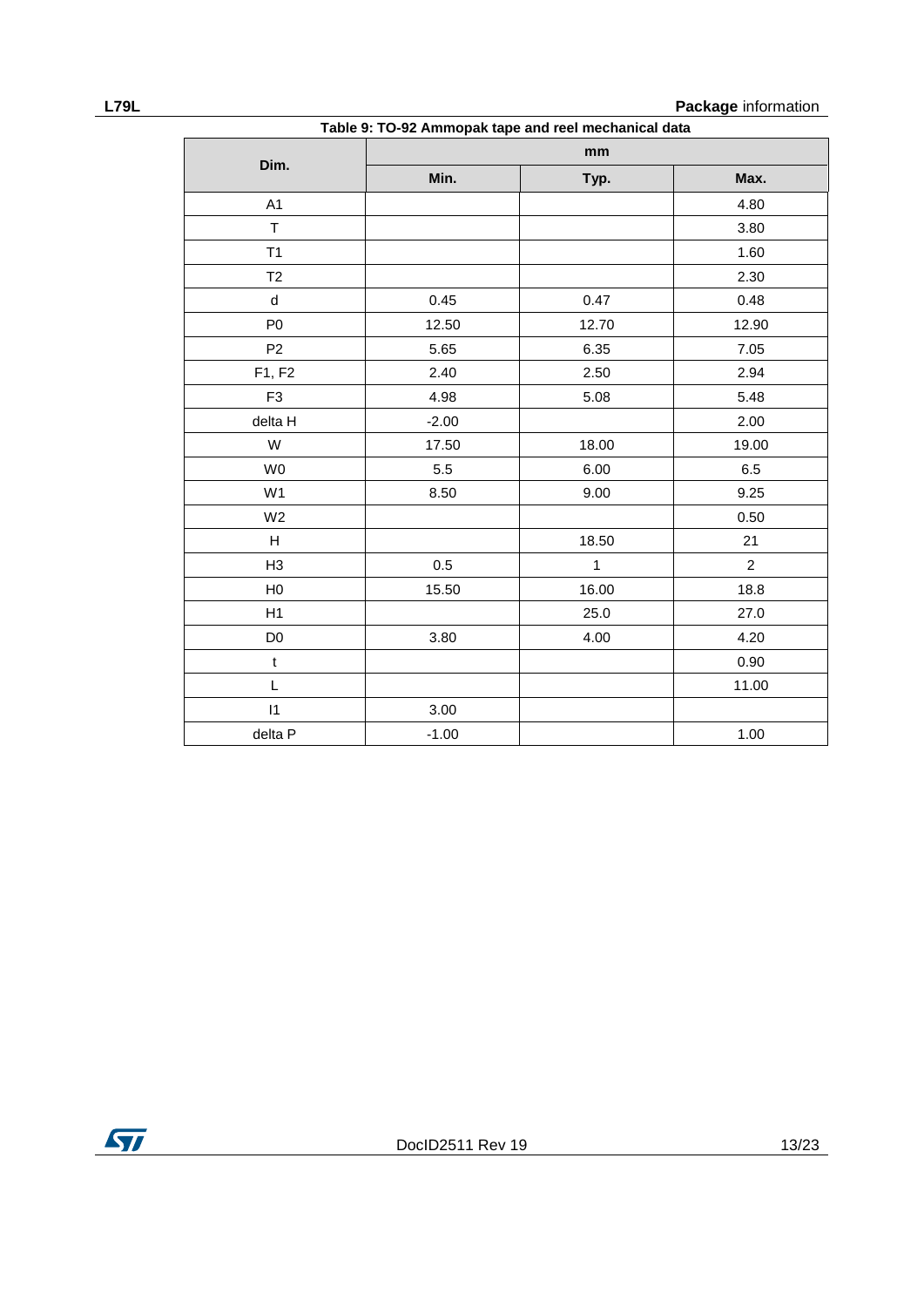<span id="page-13-0"></span>

# **5.4 SO-8 package information**



 $\sqrt{1}$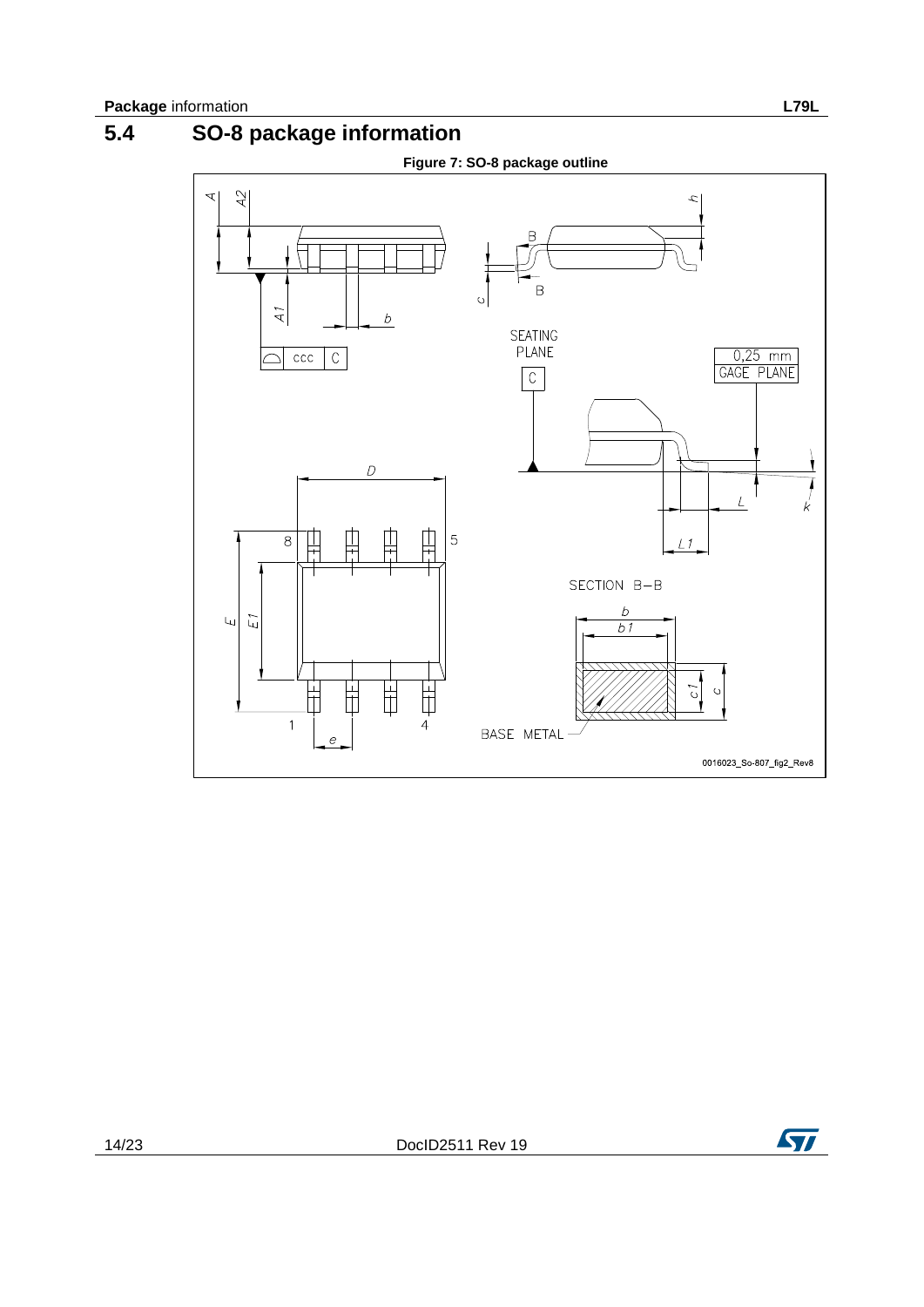| Table 10: SO-8 mechanical data |             |      |             |
|--------------------------------|-------------|------|-------------|
|                                |             | mm   |             |
| Dim.                           | Min.        | Typ. | Max.        |
| A                              |             |      | 1.75        |
| A1                             | 0.10        |      | 0.25        |
| A2                             | 1.25        |      |             |
| $\mathsf b$                    | 0.31        |      | 0.51        |
| b1                             | 0.28        |      | 0.48        |
| $\mathbf{C}$                   | 0.10        |      | 0.25        |
| c1                             | 0.10        |      | 0.23        |
| D                              | 4.80        | 4.90 | 5.00        |
| $\mathsf E$                    | 5.80        | 6.00 | 6.20        |
| E <sub>1</sub>                 | 3.80        | 3.90 | 4.00        |
| e                              |             | 1.27 |             |
| h                              | 0.25        |      | 0.50        |
| L                              | 0.40        |      | 1.27        |
| L1                             |             | 1.04 |             |
| L2                             |             | 0.25 |             |
| k                              | $0^{\circ}$ |      | $8^{\circ}$ |
| ccc                            |             |      | 0.10        |

#### **Figure 8: SO-8 recommended footprint (dimensions are in mm)**



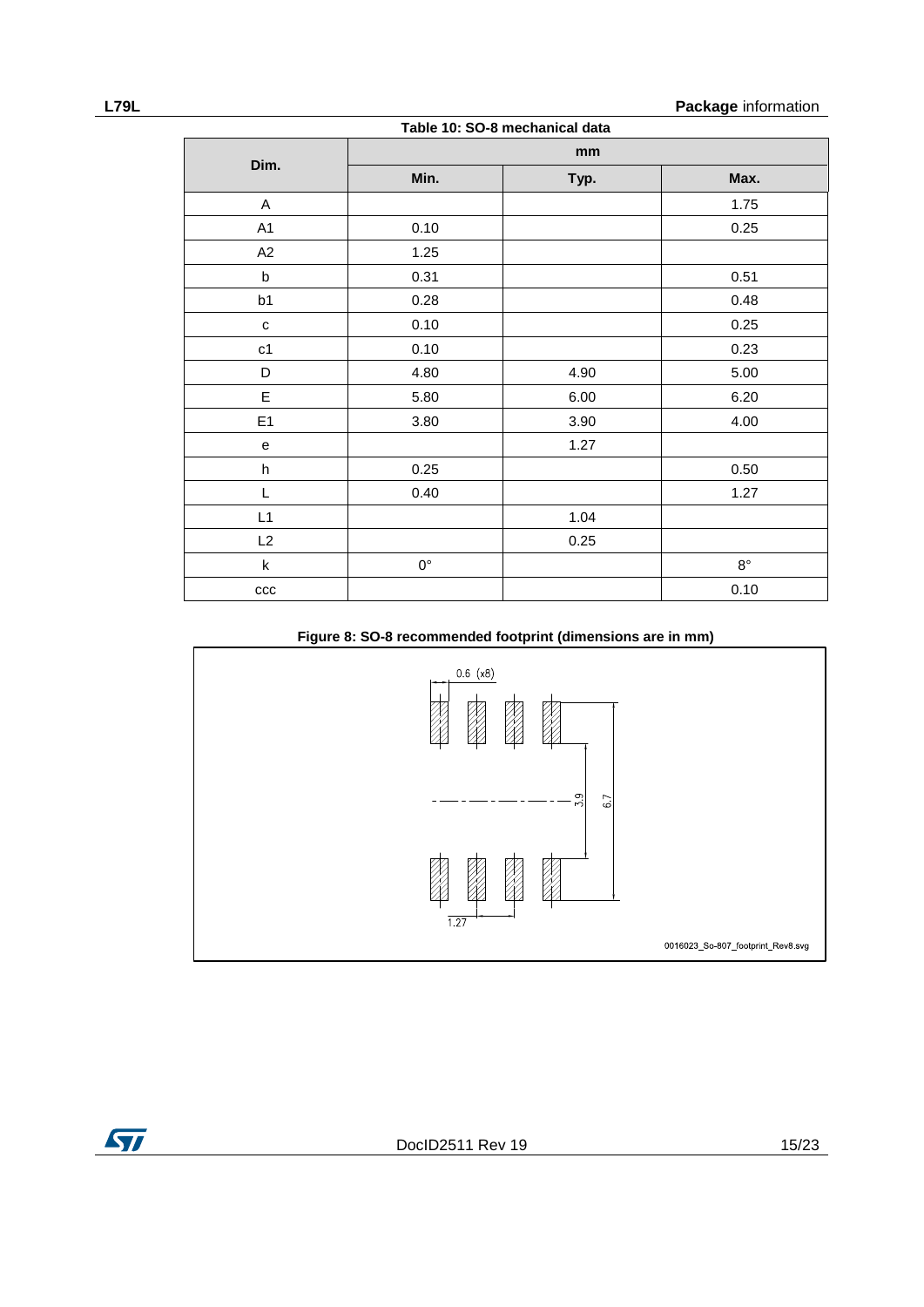<span id="page-15-0"></span>

**Table 11: SO-8 tape and reel mechanical data**

|               | mm      |                          |      |
|---------------|---------|--------------------------|------|
| Dim.          | Min.    | Typ.                     | Max. |
| A             |         |                          | 330  |
| ${\bf C}$     | 12.8    |                          | 13.2 |
| D             | 20.2    |                          |      |
| N             | 60      |                          |      |
| $\top$        |         |                          | 22.4 |
| Ao            | 8.1     | $\overline{\phantom{a}}$ | 8.5  |
| Bo            | $5.5\,$ |                          | 5.9  |
| Ko            | 2.1     |                          | 2.3  |
| $\mathsf{Po}$ | $3.9\,$ |                          | 4.1  |
| P             | 7.9     |                          | 8.1  |

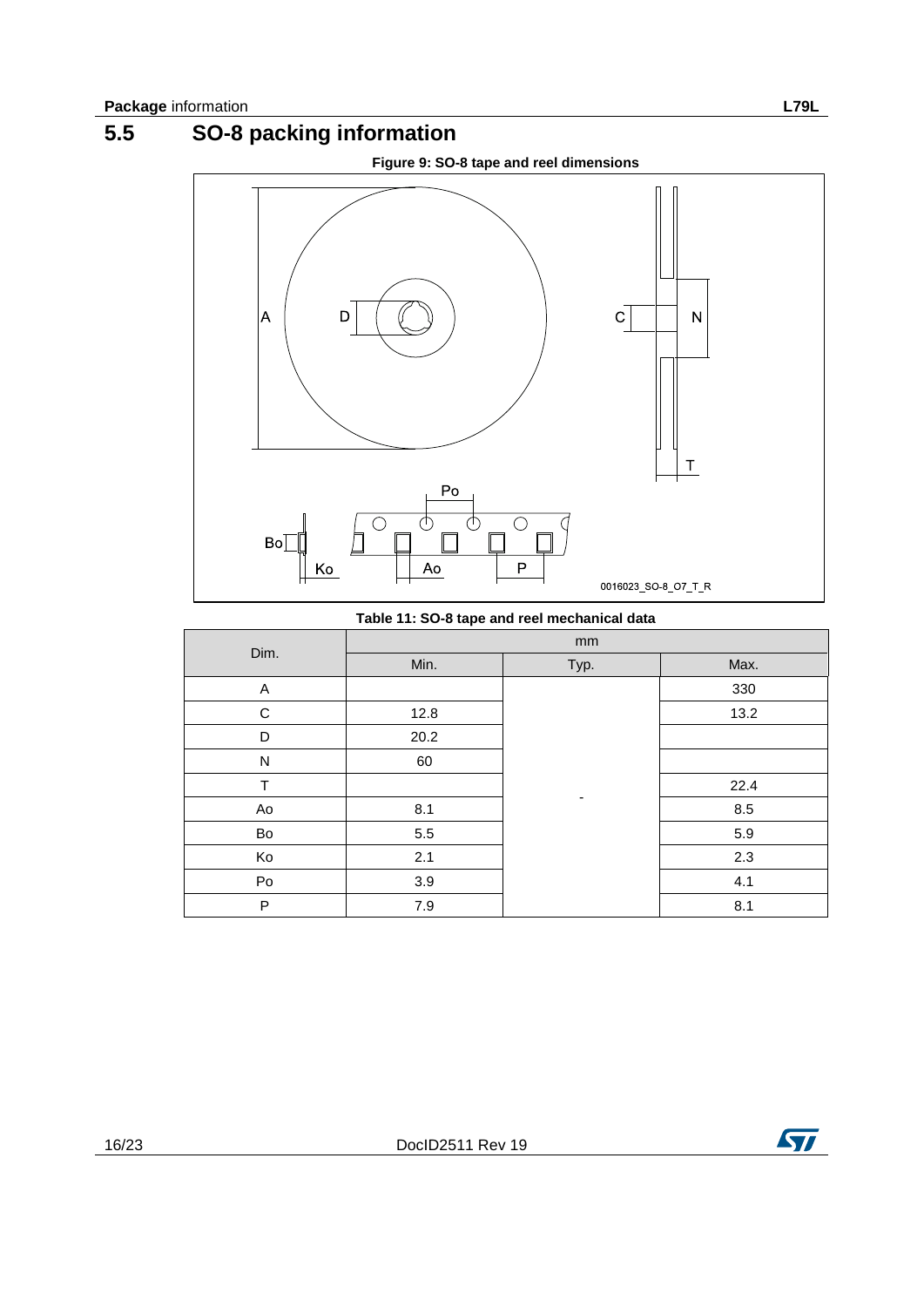**5.6 SOT-89 package information**

<span id="page-16-0"></span>

 $\sqrt{2}$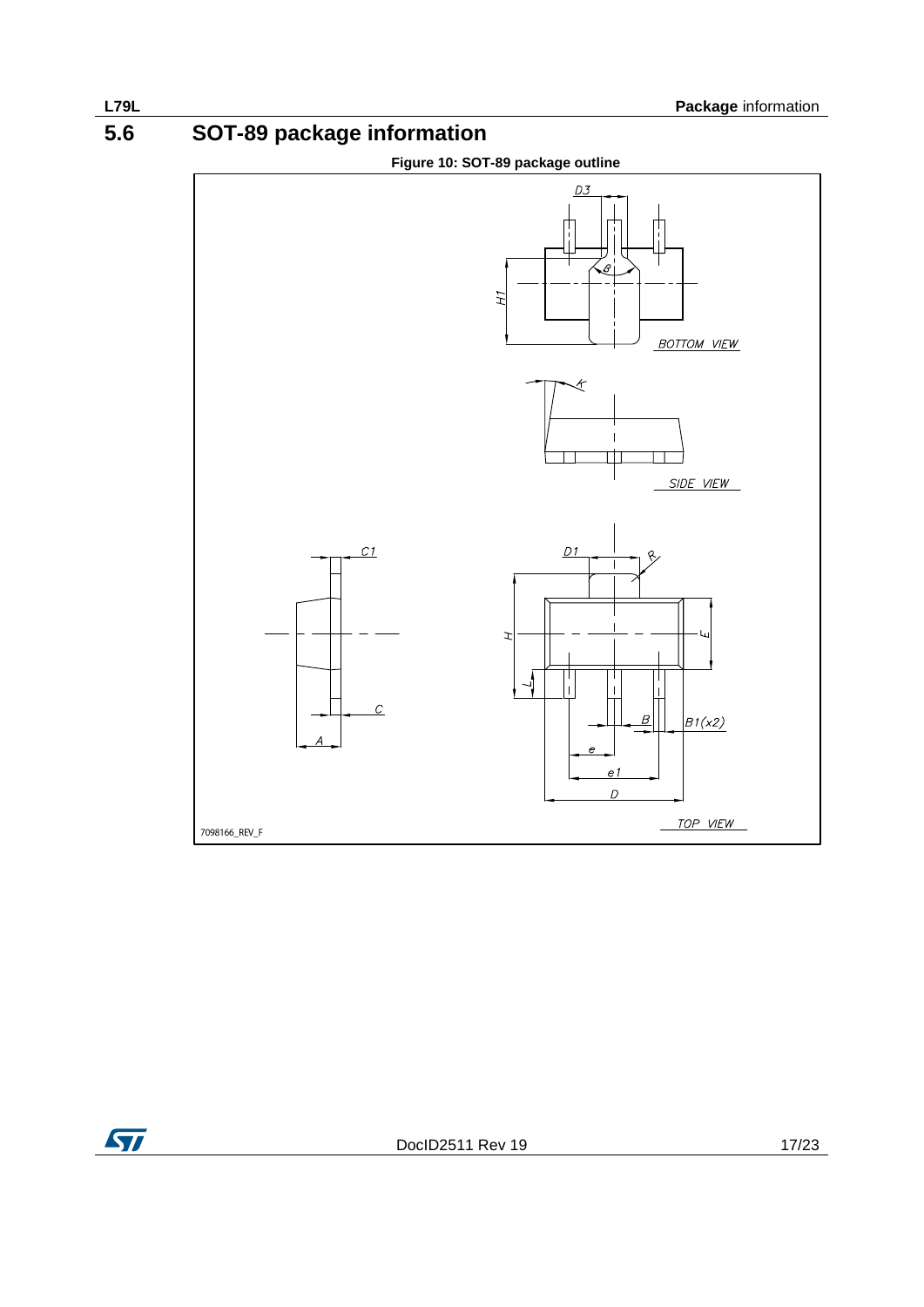| <b>Package</b> information |                                  | 79L |
|----------------------------|----------------------------------|-----|
|                            | Table 12: COT-80 mochanical data |     |

| Table 12: SOT-89 mechanical data |             |              |             |  |
|----------------------------------|-------------|--------------|-------------|--|
| Dim.                             |             | mm           |             |  |
|                                  | Min.        | Typ.         | Max.        |  |
| Α                                | 1.40        |              | 1.60        |  |
| B                                | 0.44        |              | 0.56        |  |
| <b>B1</b>                        | 0.36        |              | 0.48        |  |
| $\mathbf C$                      | 0.35        |              | 0.44        |  |
| C <sub>1</sub>                   | 0.35        |              | 0.44        |  |
| D                                | 4.40        |              | 4.60        |  |
| D <sub>1</sub>                   | 1.62        |              | 1.83        |  |
| D <sub>3</sub>                   |             | 0.90         |             |  |
| E                                | 2.29        |              | 2.60        |  |
| e                                | 1.42        |              | 1.57        |  |
| e1                               | 2.92        |              | 3.07        |  |
| H                                | 3.94        |              | 4.25        |  |
| H1                               | 2.70        |              | 3.10        |  |
| Κ                                | $1^{\circ}$ |              | $8^{\circ}$ |  |
| L                                | 0.89        |              | 120         |  |
| $\mathsf R$                      |             | 0.25         |             |  |
| β                                |             | $90^{\circ}$ |             |  |

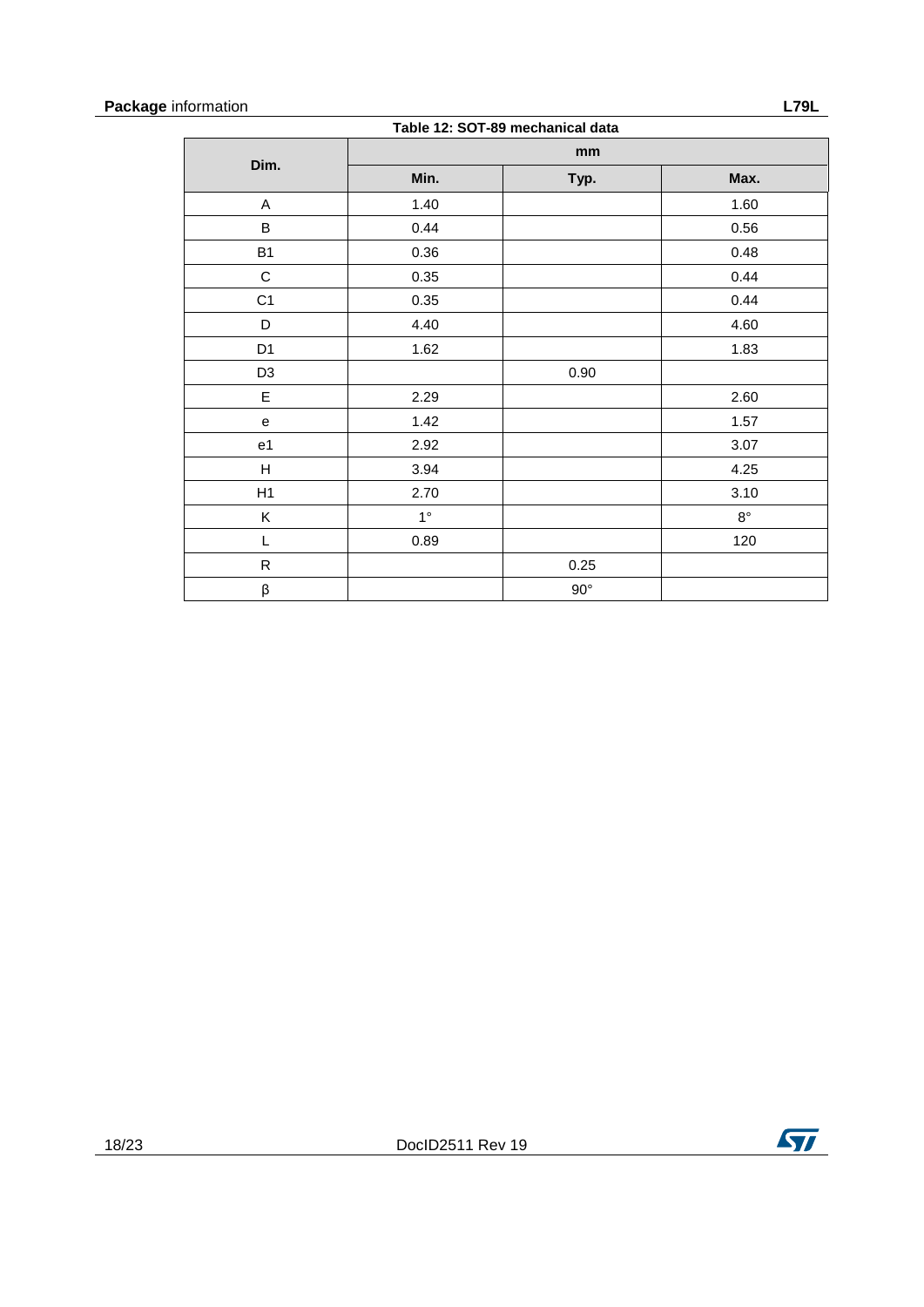

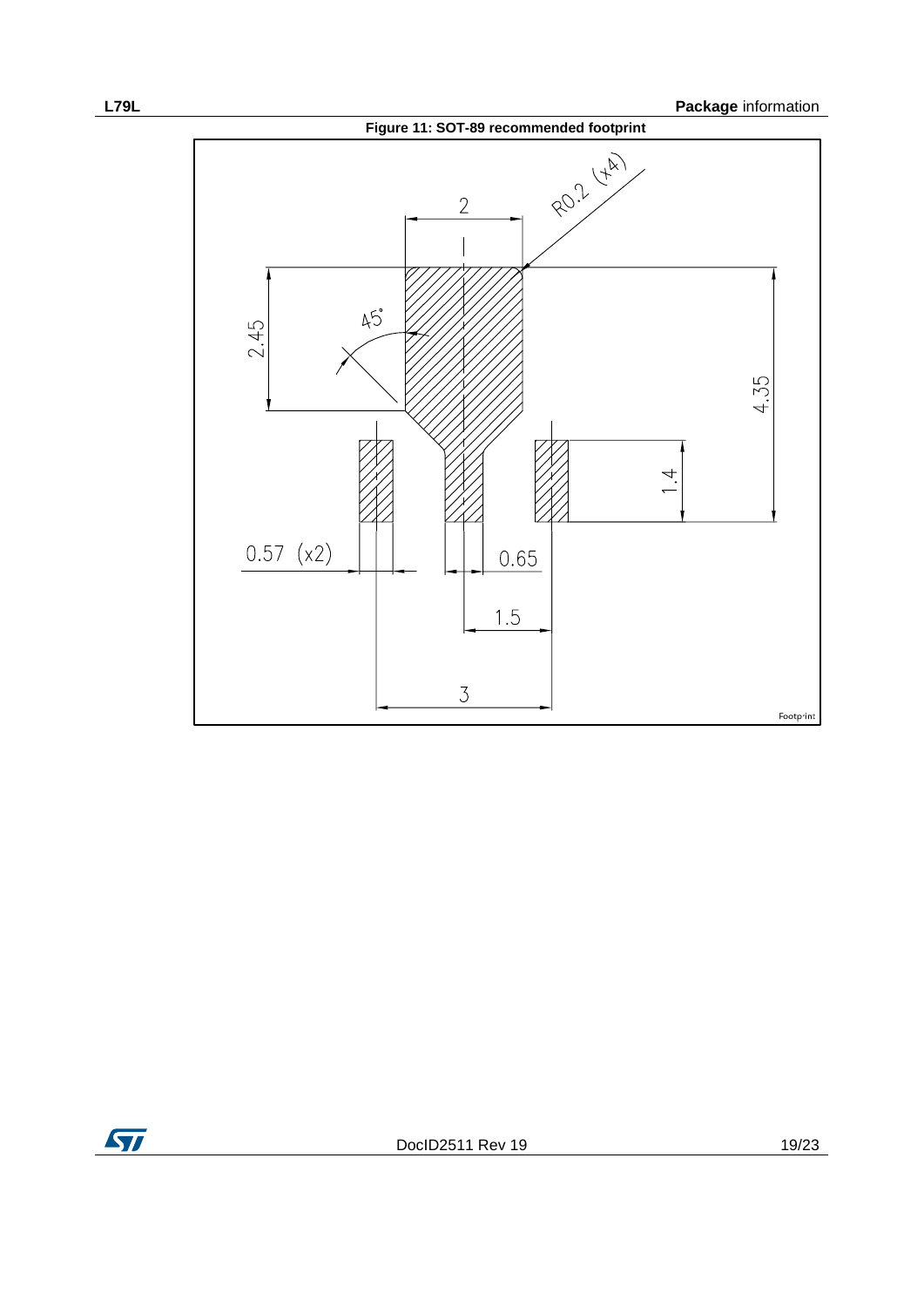# **5.7 SOT-89 packing information**

<span id="page-19-0"></span>

#### **Table 13: SOT-89 carrier tape mechanical data**

|                | mm             |                  |  |
|----------------|----------------|------------------|--|
| Dim.           | <b>Value</b>   | <b>Tolerance</b> |  |
| Ao             | 4.91           | $\pm$ 0.10       |  |
| Bo             | 4.52           | $\pm$ 0.10       |  |
| Ko             | 1.90           | ± 0.10           |  |
| F              | 5.50           | $\pm$ 0.10       |  |
| E              | 1.75           | $\pm$ 0.10       |  |
| W              | 12             | $\pm 0.30$       |  |
| P <sub>2</sub> | $\overline{c}$ | $\pm$ 0.10       |  |
| Po             | 4              | $\pm$ 0.10       |  |
| P <sub>1</sub> | 8              | $\pm$ 0.10       |  |
| T              | 0.30           | $\pm$ 0.10       |  |
| D              | Ø 1.55         | $\pm$ 0.05       |  |
| D <sub>1</sub> | Ø 1.60         | $\pm$ 0.10       |  |

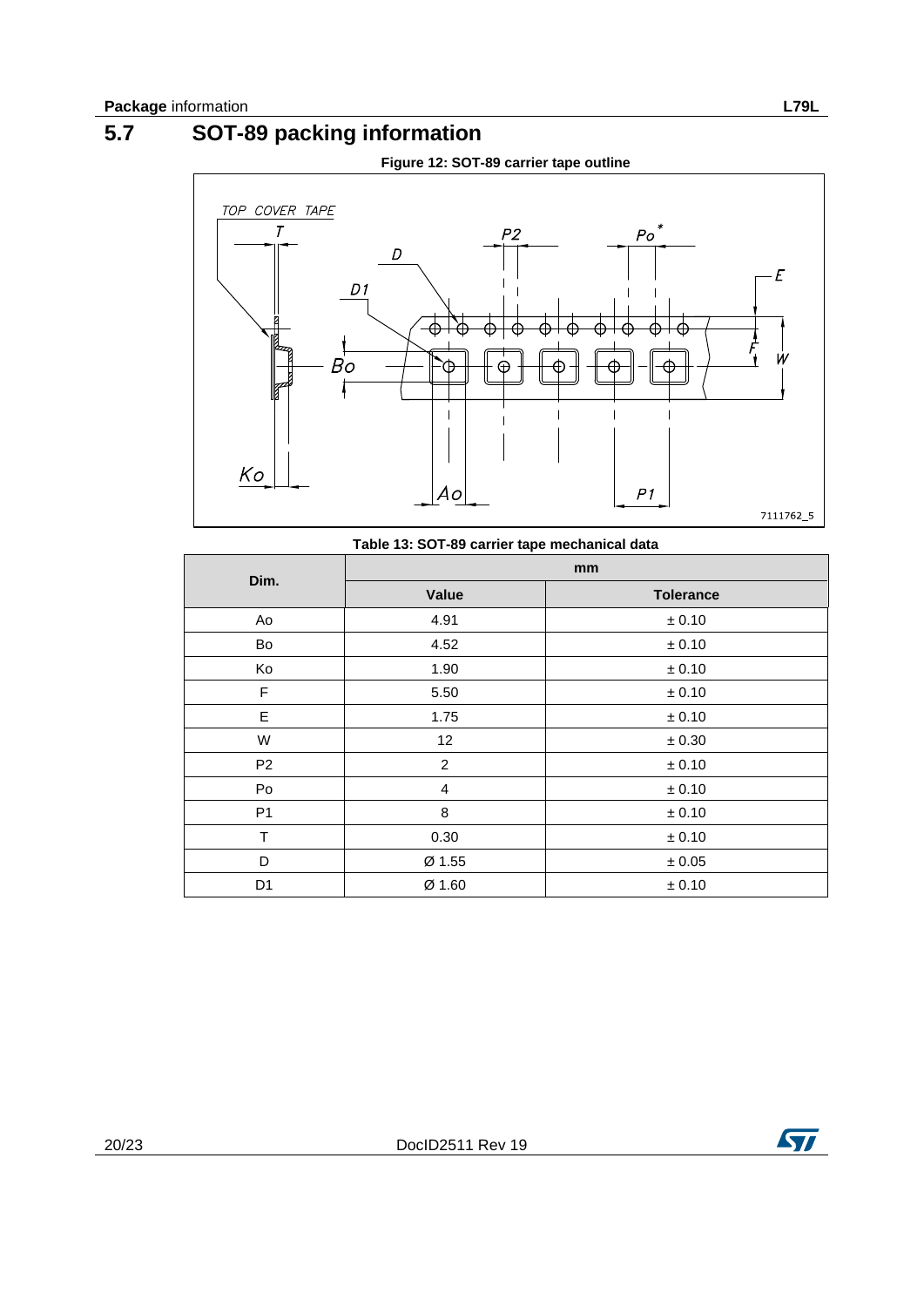# **6 Ordering information**

| Table 14: Ordering information |  |
|--------------------------------|--|
|--------------------------------|--|

<span id="page-20-0"></span>

| $SO-8$        | TO-92<br>(bag) | TO-92<br>(Ammopak) | TO-92 (tape<br>and reel) | <b>SOT-89</b> | Output<br>voltage (V) |
|---------------|----------------|--------------------|--------------------------|---------------|-----------------------|
| L79L05ABD13TR | L79L05ACZ      | L79L05ABZ-<br>AP   |                          | L79L05ABUTR   | -5                    |
| L79L05ACD13TR |                | L79L08ACZ-<br>AP   | L79L05ACZ-TR             | L79L05ACUTR   | -5                    |
| L79L08ACD13TR |                |                    |                          |               | -8                    |
| L79L12ACD13TR |                |                    | L79L12ACZ-TR             | L79L12ACUTR   | $-12$                 |
| L79L15ABD13TR |                |                    |                          |               | $-15$                 |
| L79L15ACD13TR |                |                    |                          | L79L15ACUTR   | $-15$                 |

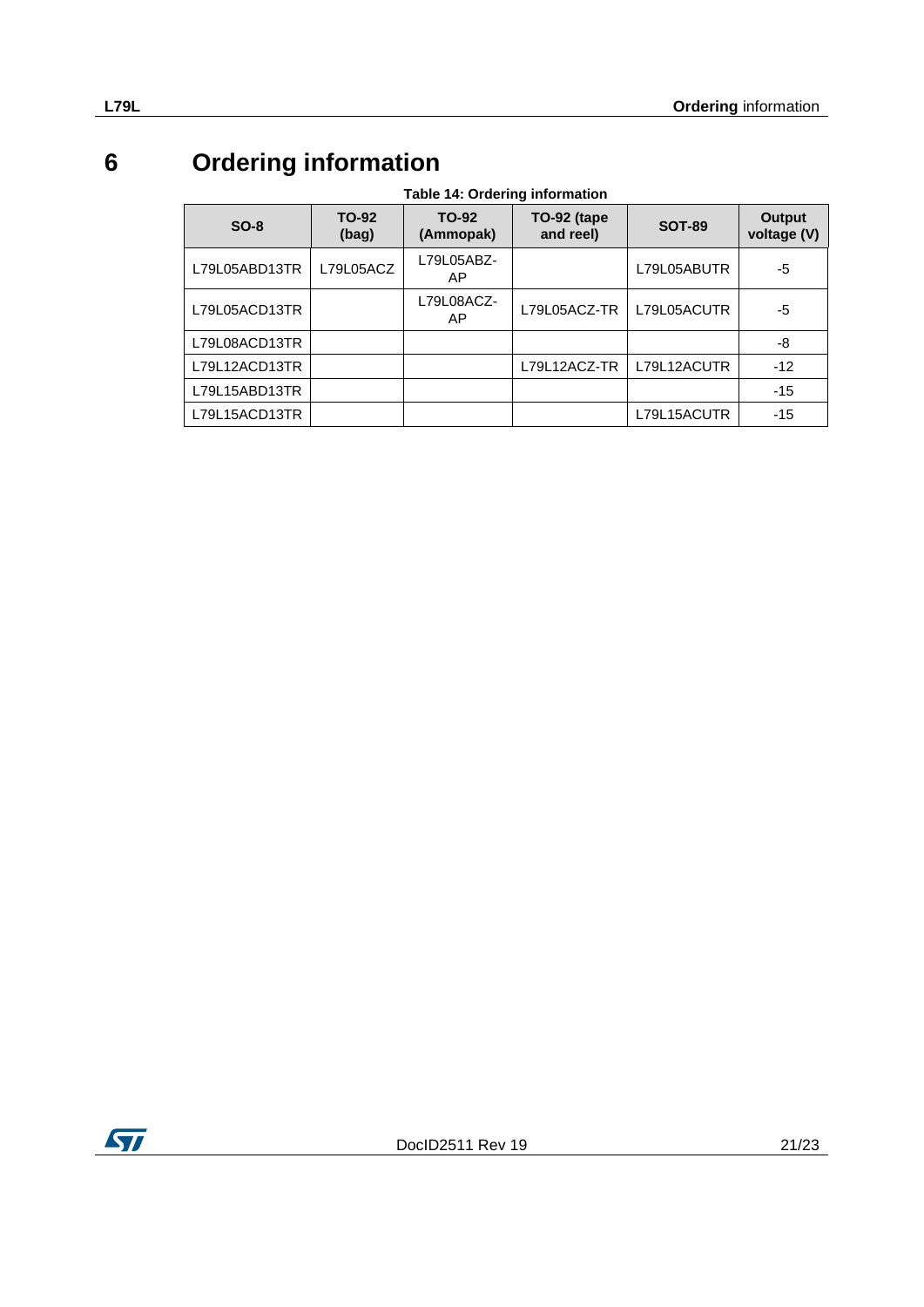# **7 Revision history**

<span id="page-21-0"></span>

| Date        | <b>Revision</b> | <b>Changes</b>                                                                                                                                                                                                                                                                                                                     |
|-------------|-----------------|------------------------------------------------------------------------------------------------------------------------------------------------------------------------------------------------------------------------------------------------------------------------------------------------------------------------------------|
| 14-Mar-2005 | 9               | Add Tape and Reel for TO-92.                                                                                                                                                                                                                                                                                                       |
| 15-Mar-2005 | 10              | Add note on Table 3.                                                                                                                                                                                                                                                                                                               |
| 23-Dec-2005 | 11              | Mistake on ordering Table in Header.                                                                                                                                                                                                                                                                                               |
| 12-Sep-2006 | 12              | Order codes updated.                                                                                                                                                                                                                                                                                                               |
| 25-Jul-2007 | 13              | Pin connection for SOT-89 updated on Figure 2.                                                                                                                                                                                                                                                                                     |
| 04-Dec-2007 | 14              | Modified: Table 14.                                                                                                                                                                                                                                                                                                                |
| 14-Jul-2008 | 15              | Modified: Table 14 on page 24.                                                                                                                                                                                                                                                                                                     |
| 29-Jul-2009 | 16              | Modified: Table 14 on page 24.                                                                                                                                                                                                                                                                                                     |
| 17-Apr-2014 | 17              | Part numbers L79LxxAB, L78LxxAC, L78LxxC<br>changed to L79L. Removed Table 1: Device summary.<br>Updated the features and description in cover page.<br>Updated Figure 1: Schematic diagram, Table 1:<br>Absolute maximum ratings and Table 14: Order codes.<br>Added Section 5: Packaging mechanical data. Minor<br>text changes. |
| 12-Feb-2016 | 18              | Updated Section 5: Package information.<br>Minor text changes.                                                                                                                                                                                                                                                                     |
| 06-Dec-2017 | 19              | Updated features in cover page.                                                                                                                                                                                                                                                                                                    |

**Table 15: Document revision history**